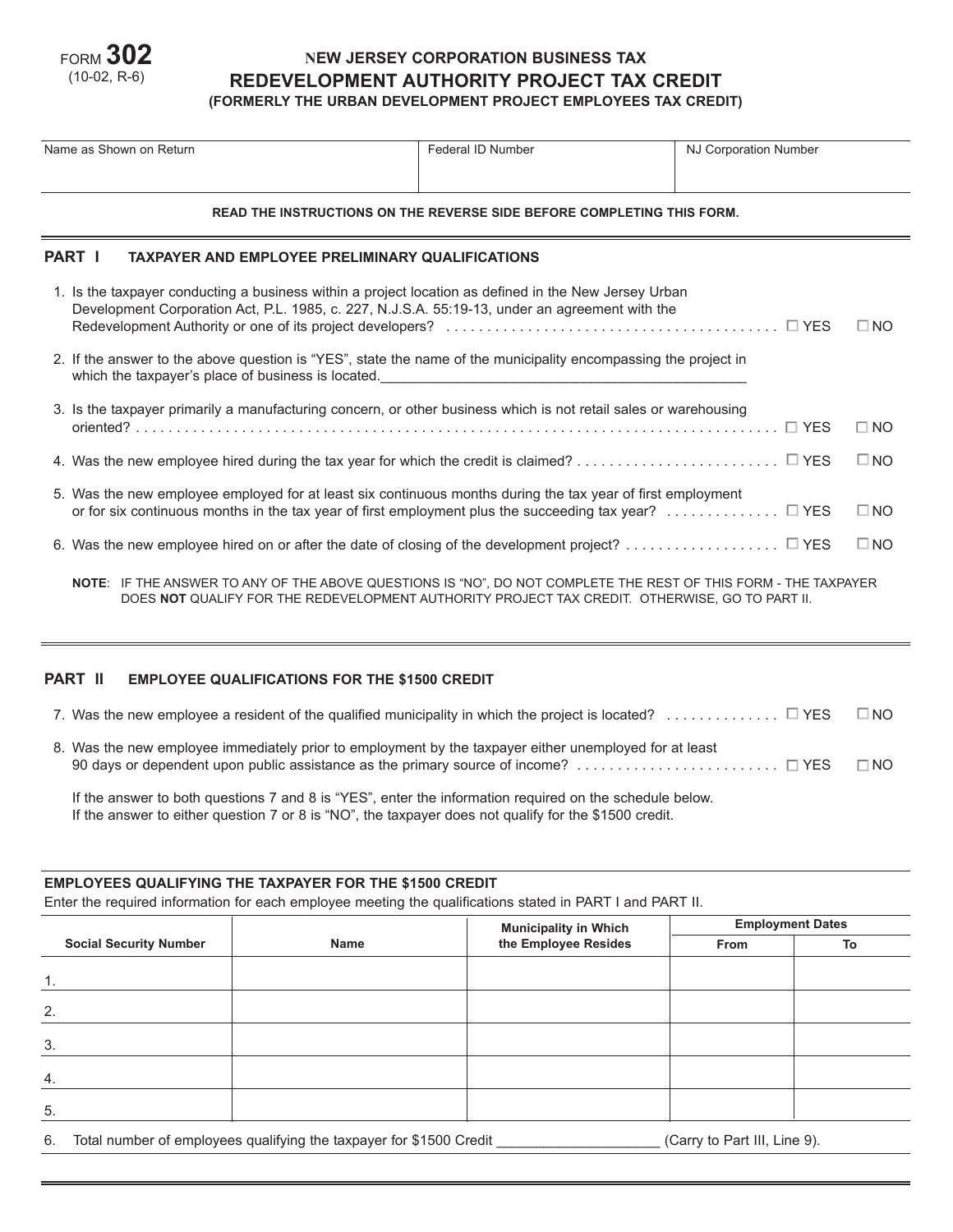| <b>PART III</b><br><b>CALCULATION OF THE ALLOWABLE CREDIT AMOUNT</b>                                 |     |
|------------------------------------------------------------------------------------------------------|-----|
|                                                                                                      |     |
|                                                                                                      |     |
|                                                                                                      |     |
|                                                                                                      |     |
|                                                                                                      |     |
|                                                                                                      |     |
|                                                                                                      |     |
|                                                                                                      |     |
|                                                                                                      |     |
| 18. Tax credits taken on current year's return, if applicable:                                       |     |
|                                                                                                      |     |
| b) New Jobs Investment Tax Credit<br><u> 1980 - Andrea Andrew Maria (b. 1980)</u>                    |     |
|                                                                                                      | 18. |
|                                                                                                      |     |
| 20. Allowable credit for the current tax period - Enter the lesser of Line 12 or Line 19 here and on | 20. |

# **PART IV REDEVELOPMENT AUTHORITY PROJECT TAX CREDIT CARRYOVER**

**NOTE:** Unused tax credits may be carried forward for one year only. Any credit remaining after such time is forfeited.

| 23. Amount of Redevelopment Authority Project Tax Credit carryover (line 21 minus line 22) 23. |  |
|------------------------------------------------------------------------------------------------|--|